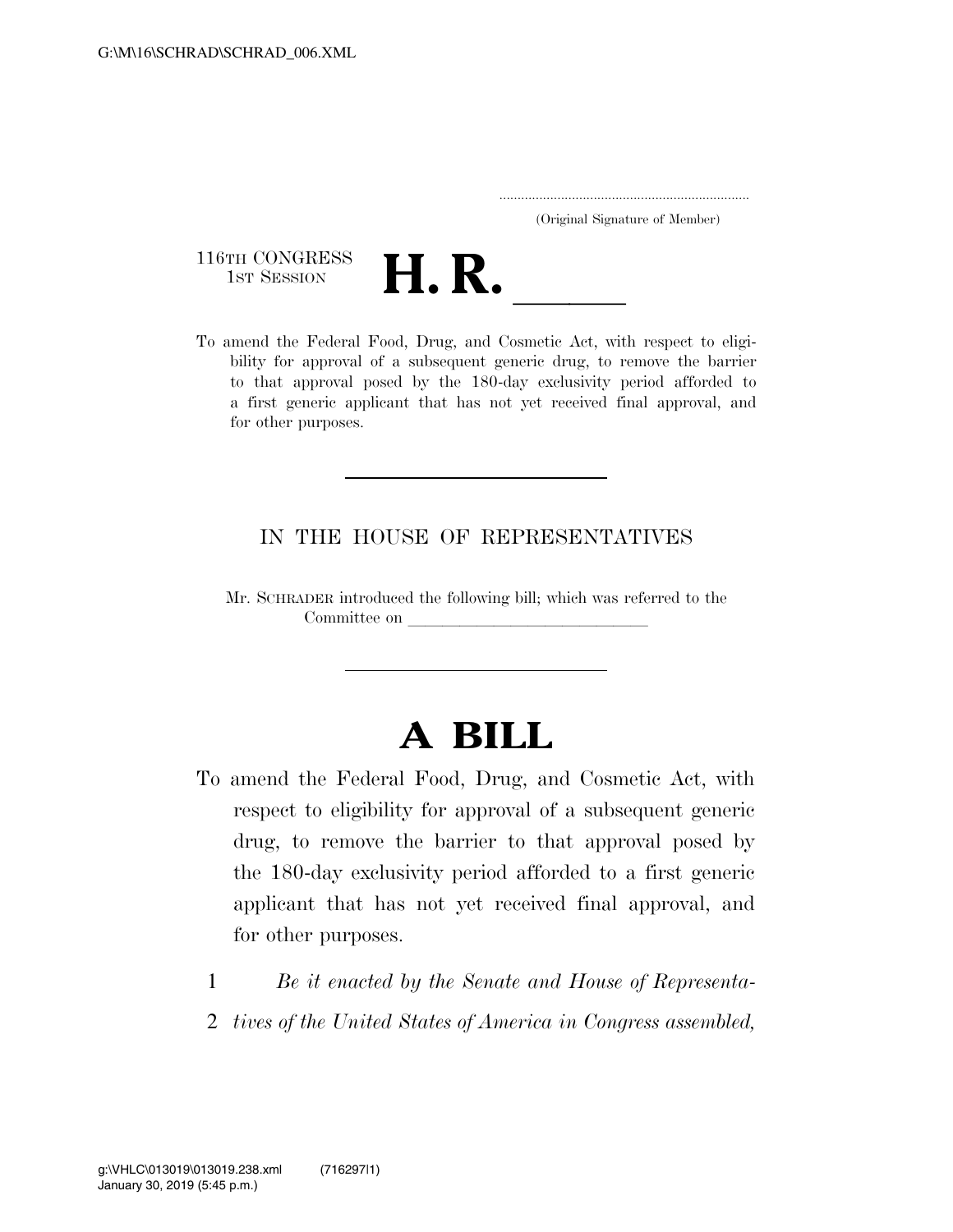## **SECTION 1. SHORT TITLE.**

| 2  | This Act may be cited as the "Bringing Low-cost Op-                |
|----|--------------------------------------------------------------------|
| 3  | tions and Competition while Keeping Incentives for New             |
| 4  | Generics Act of 2019" or the "BLOCKING Act of 2019".               |
| 5  | SEC. 2. CHANGE CONDITIONS OF FIRST GENERIC EXCLU-                  |
| 6  | SIVITY TO SPUR ACCESS AND COMPETITION.                             |
| 7  | Section $505(j)(5)(B)(iv)$ of the Federal Food, Drug,              |
| 8  | and Cosmetic Act $(21 \text{ U.S.C. } 355(j)(5)(B)(iv))$ is amend- |
| 9  | $ed$ —                                                             |
| 10 | $(1)$ in subclause $(I)$ , by striking "180 days"                  |
| 11 | after" and all that follows through the period at the              |
| 12 | end and inserting the following: "180 days after the               |
| 13 | earlier of-                                                        |
| 14 | "(aa) the date of the first com-                                   |
| 15 | mercial marketing of the drug (includ-                             |
| 16 | ing the commercial marketing of the                                |
| 17 | listed drug) by any first applicant; or                            |
| 18 | "(bb) the applicable date speci-                                   |
| 19 | fied in subclause $(III)$ ."; and                                  |
| 20 | $(2)$ by adding at the end the following new sub-                  |
| 21 | clause:                                                            |
| 22 | "(III) APPLICABLE DATE.—The appli-                                 |
| 23 | cable date specified in this subclause, with                       |
| 24 | respect to an application for a drug de-                           |
| 25 | scribed in subclause (I), is the date on                           |